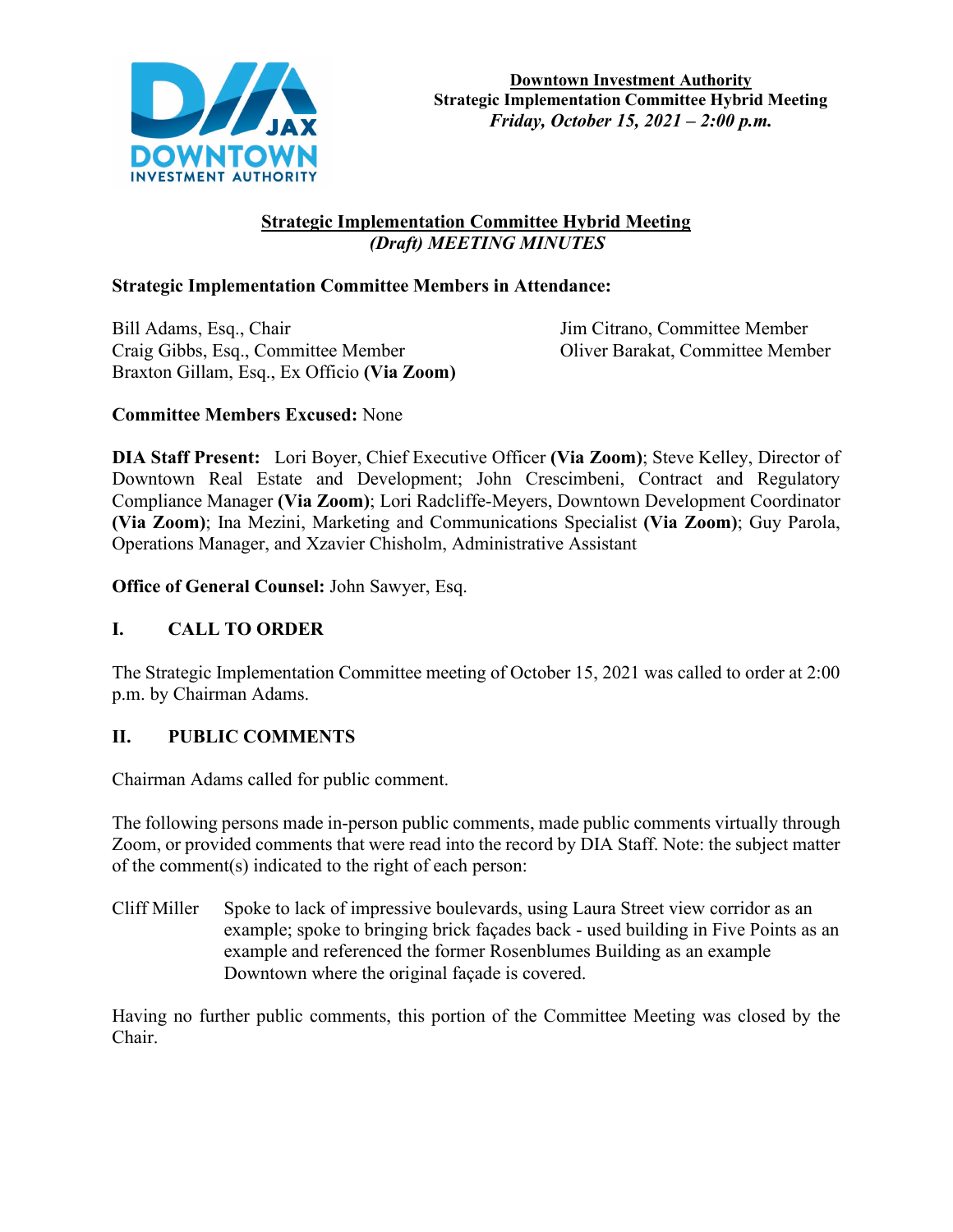Downtown Investment Authority Strategic Implementation Committee Meeting, October 15, 2021 Page 2 of 7

# **III. AUGUST 16, 2021 STRATEGIC IMPLEMENTATION COMMITTEE MEETING APPROVAL OF THE MINUTES**

Having called for corrections or other edits by his fellow committee members and after receiving none, Chairman Adams asked for a motion and second on the item.

**Motion**: Committee Member Gibbs moved to approve the minutes as presented

**Seconded:** Committee Member Barakat seconded the motion

Seeing no comments, Chairman Adams called for a vote.

**Vote: Aye: 4 Nay: 0 Abstain: 0** 

### **THE MOTION PASSED UNANIMOUSLY 4-0-0**

### **IV. RESOLUTION 2021-10-03: CNB REDEVELOPMENT NEW CONSTRUCTION**

**A RESOLUTION OF THE DOWNTOWN INVESTMENT AUTHORITY RECOMMENDING CITY COUNCIL APPROVAL OF A MARKET RATE MULTI-FAMILY HOUSING RECAPTURE ENHANCED VALUE GRANT ("REV GRANT"), AND A PARKING GARAGE COMPLETION GRANT ("COMPLETION GRANT"), AUTHORIZING THE CHIEF EXECUTIVE OFFICER (THE "CEO") TO NEGOTIATE A REDEVELOPMENT AGREEMENT REGARDING THE SAME BETWEEN THE CITY OF JACKSONVILLE, DOWNTOWN INVESTMENT AUTHORITY, AND AXIS 404 JULIA, LLC; AUTHORIZING THE CEO OF THE DOWNTOWN INVESTMENT AUTHORITY TO EXECUTE SUCH AGREEMENT; PROVIDING AN EFFECTIVE DATE.**

Chairman Adams gave the floor to Steve Kelley to introduce Resolution 2021-10-03.

Steve Kelley provided an overview of the Resolution and the Development.

The Development includes:

**New** 103 multi-family units 480 garage

**Rehab (Ambassador Annex, CNB Redevelopment)** Will come to board once construction budget comes in for DPRP 39 units 5,769 square feet of commercial retail

Included in the parking garage are up to 120 spaces for JFRD.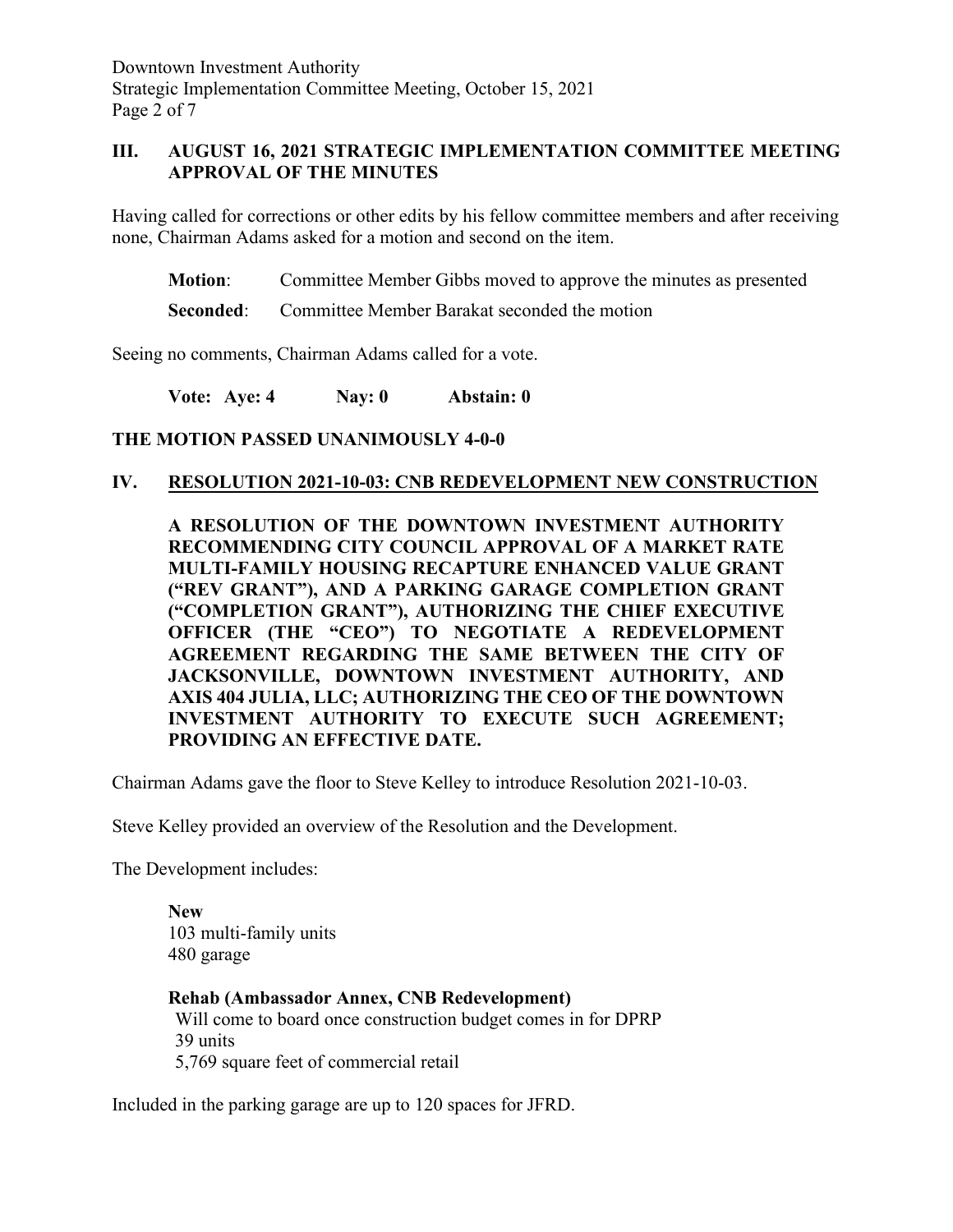Downtown Investment Authority Strategic Implementation Committee Meeting, October 15, 2021 Page 3 of 7

Steve Kelley provideD an overview of the incentive and public finance components of the redevelopment agreement.

DIA to provide a 75% Recaptured Enhanced Value Grant 15 years at a value not-to-exceed \$4,050,000, based on a minimum capital investment of \$34,370,000. JFRD to provide \$2,400,000 for 120 structure parking spaces upon completion of the garage.

Speaking to an alternative proposal for the JFRD parking spaces, Steven Kelley explains that Augustine Development proposes a 50% REV for 15yrs and \$25,000 per space for 120 spaces. The reasoning behind the alternative is that the averaged cost per space rises to \$25,000 for any spaces above 90 due to location of those spaces below grade. Conversely, Augustine Development also stated they would provide 90 spaces at \$20,000 per space with a 75%, 15-year REV Grant. **Note: The Developer clarifies later in the meeting that they are fine with a 50%, 15-year REV grant together with 90 spaces at \$20,000 per space or 120 spaces at \$25,000 per space, subject to a negotiated maintenance agreement with JFRD.**

**Chairman Adams asked for Committee Member comments, and in order of being recognized by the Chair the following Committee Member comments are made:**

# **Committee Member Barakat**

- Mr. Barakat noted that we are discussing incentive packages for Ambassador and Independent Life separately, and that what is being discussed today is the incentive for the new construction, further noting that incentives for the rehab of the historic CNB Building to be discussed at a later date.
- Speaking to the JFRD parking, Mr. Barakat asked about the source of the funding.

CEO Boyer answered that JFRD has \$2.4M in their budget.

• Mr. Barakat asked if there was a change in contractor, further asking if the schedule of probable costs were authenticated by the contractor?

Steve Kelley answers "No".

### **Committee Member Gibbs**

• Speaking to the cost-per structure parking spaces, how does \$20K per space rank against others?

Steve Kelley answers that costs vary and that \$25K or \$30K per space is not out of line for garages with certain amenities (e.g., ground floor retail).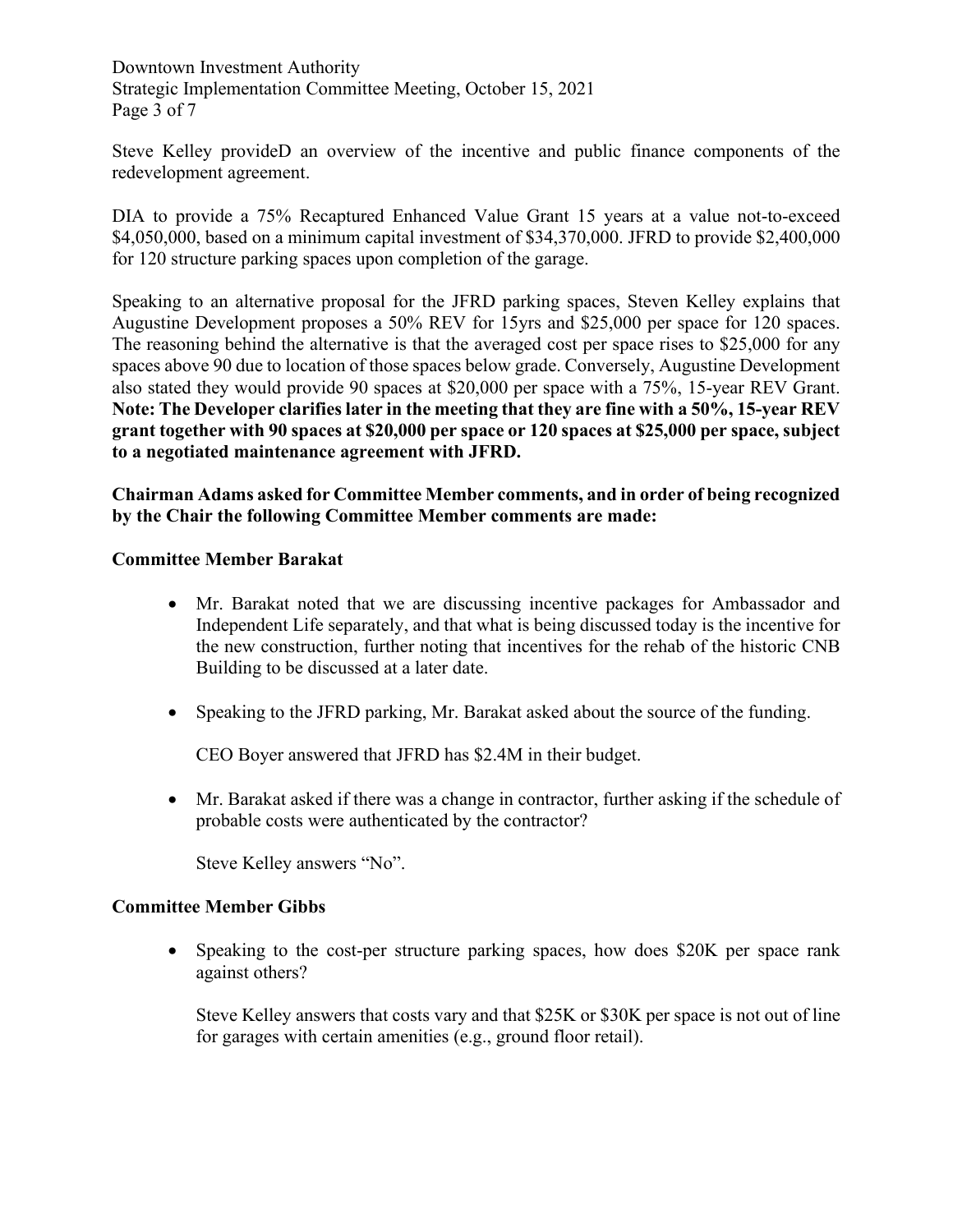Downtown Investment Authority Strategic Implementation Committee Meeting, October 15, 2021 Page 4 of 7

• Speaking to maintenance, Mr. Gibbs asks if JFRD be responsible for maintenance?

Steve Kelley replies "No".

#### **Committee Member Citrano**

• Mr. Citrano asks if the \$25K per space really an incentive given that we get something in return?

Steven Kelley replies that it is not technically an incentive, and functions more as an acquisition of an asset via perpetual easement

• Mr. Citrano asks if that is why the per-space JFRD funds are not an ROI factor?

Steve Kelley replies "Yes."

• Mr. Citrano notes that we are considering a 75% grant based on staff's metrics, and asks if that accounts for the Developer's ongoing maintenance costs for the garage.

Steve Kelley replies "Yes", and goes on to state that when we (DIA Staff) look at the plan umbrellas there are areas of our responsibilities not otherwise called out in a specific incentive, which includes coordinating and facilitating efficient use of property and parking.

### **Committee Member Barakat**

• Mr. Barakat comments that in his perspective the cost-per-space paid by JFRD is an incentive because if the actual cost-per-space is less than the \$20K or \$25K, citing information provided to him on other garages. Mr. Barakat views the 75% an inordinate incentive amount based on what is being provided in terms of parking spaces.

CEO Boyer responds that we (DIA) wear several "hats", noting that we (DIA) are also responsible, via the Office of Public Parking, to provide public parking for City offices as well as for the public, further noting that we (DIA through the Office of Public Parking) may either provide JFRD surface parking with their \$2.4M elsewhere or within this garage. CEO Boyer notes that surface parking probably not the preferred option.

George Bochis, Augustine Development, is recognized by the Chair and responds that when we (Augustine Development) first started talking with JFRD there were 90 spaces needed, which is now up to 120 spaces. The rise in averaged cost-per-space from 90 to 120 is due to the need to construct those additional spaces below grade.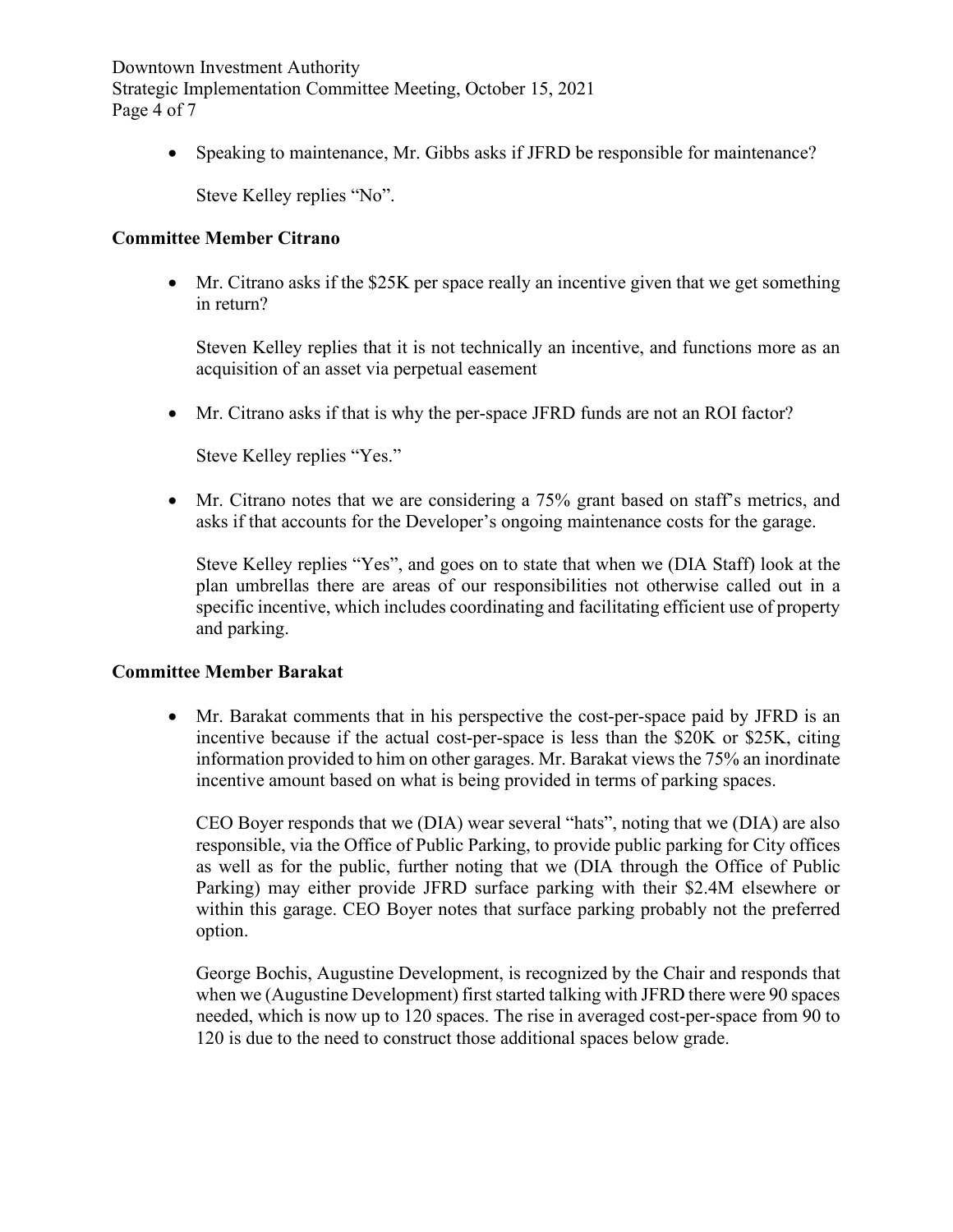Downtown Investment Authority Strategic Implementation Committee Meeting, October 15, 2021 Page 5 of 7

### **Chairman Adams**

• Mr. Adams asks of DIA staff, if the office of public parking is responsible for providing parking and if we have public parking facilities why can't we put those spaces there?

CEO Boyer responds that our parking facilities are full with waitlists, further noting that JFRD has a 24-hour accessibility need and further requires that parking is within proximity to their facility. CEO Boyer goes on to note that this garage also serves others developments (Ambassador, CNB and I Life building), consistent with our (DIA) goal is to create joint use parking facilities.

• Mr. Adams commented that we (DIA) are also using the REV Grant as a parking maintenance offset, questioning if this is an appropriate use of the REV Grant, further questioning if the maintenance expense should not be an expense born by the CRA, but born by JFRD.

# **Committee Member Barakat**

• Mr. Barakat notes that he is in agreement with the Chair's comments and position on the JFRD parking and REV Grant.

### **Committee Member Citrano**

• Asks if the 75%, 15-year REV Grant requires City Council approval.

CEO Boyer responds that it requires City Council approval because the Development meets the threshold for a 50%, 15-year REV Grant. Because what is proposed is a 75%, 15-year REV Grant, City Council approval is required.

CEO Boyer further notes that the developer is also engaged in the development of several other parcels, with the Developer's position being that they are worthy for consideration of an amount greater than they (the Development) would otherwise qualify for on paper.

### **Committee Member Barakat**

• Requests that the developer validate the higher number on parking and 50% REV Grant.

George Bochis from Augustine Development notes that they are acceptable of a 50%. 15-year REV Grant, subject to successful negotiations with JFRD of a maintenance agreement; further, the Developer is willing accept 90 spaces at \$20K per space, or 120 spaces at \$25K per space.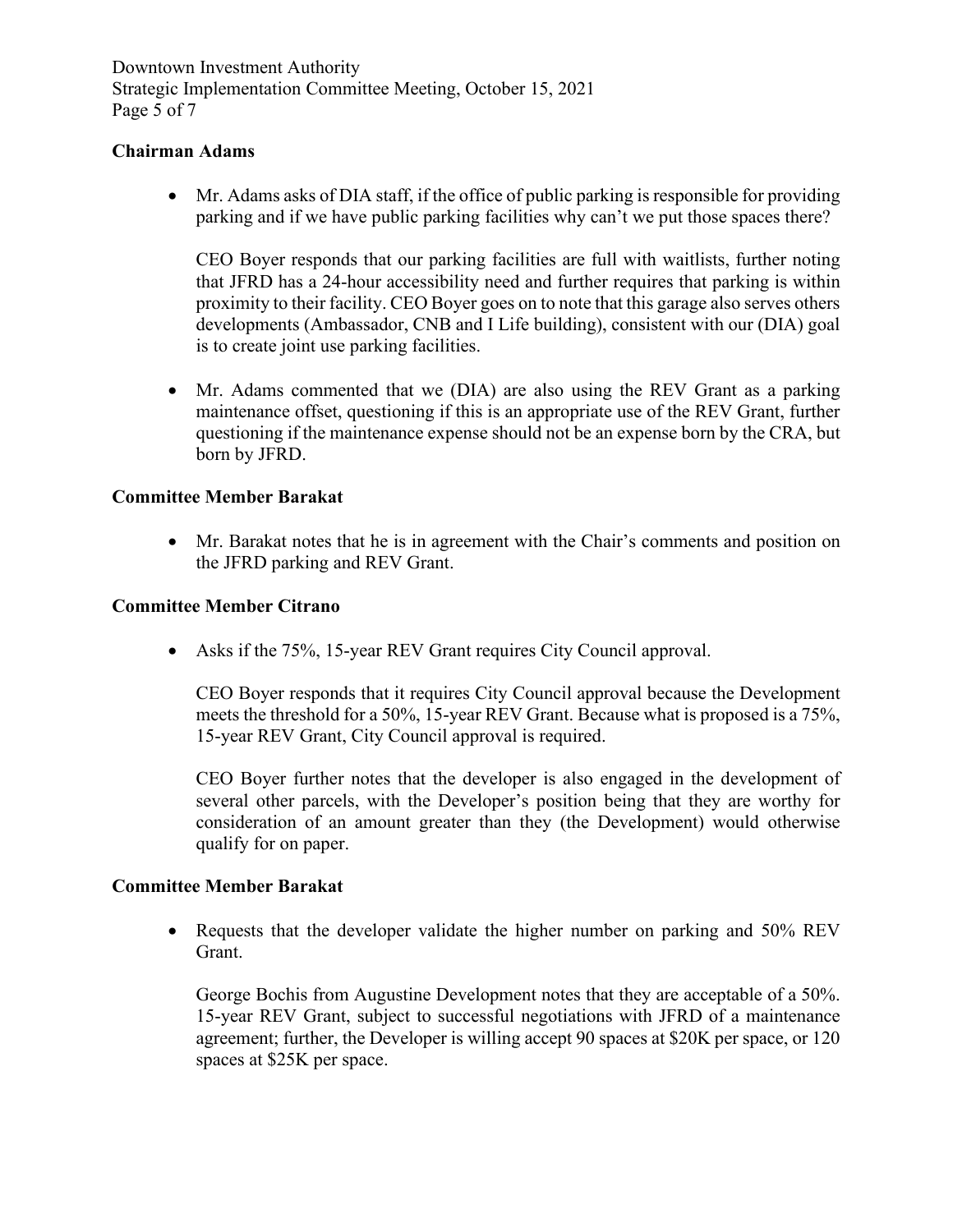Downtown Investment Authority Strategic Implementation Committee Meeting, October 15, 2021 Page 6 of 7

> CEO Boyer, speaking to the Committee, notes that if they want to address this (JFRD Parking) today, the Resolution may be amended to include a 50%, 15-year REV Grant with either: 90 spaces to JFRD at a cost to JFRD of \$20,000 per space, or 120 spaces to JFRD at a cost to JFRD of \$25,000 per space. The maintenance costs for those spaces to be absorbed by the Office of Public Parking. CEO Boyer stated that we would provide an estimate of maintenance and operation costs per space based on other facilities prior to the (regular) DIA Board Meeting.

# **Committee Member Barakat**

• Requests through the DIA CEO that staff do more research and make a summary report to the full board.

# **DIA Chairman Gillam**

• Asks if we (DIA through the Office of Public Parking) are able to charge back to JFRD maintenance and operation costs?

**Chairman Adams:** proposes an amendment to Resolution 2021-10-03 as follows:

A 50%, 15-year REV Grant with either: 90 spaces to JFRD at a cost to JFRD of \$20,000 per space, or 120 spaces to JFRD at a cost to JFRD of \$25,000 per space. The maintenance costs for those spaces to be absorbed by the Office Public Parking.

### **Committee Member Citrano**

• Reiterates DIA Chairman Gillam's question regarding the charge back of maintenance and operation costs to JFRD. CEO Boyer notes that staff can look into this.

**Committee Member Citrano:** proposes a friendly amendment to Chairman Adam's amendment as follows:

Prior to DIA Board Meeting, the Board to be provided answers to (a) anticipated cost of maintenance and operation per space, and (b) the ability to charge back those costs to JFRD.

The above is accepted by Chairman Adams as a friendly amendment.

- **Motion**: Committee Member Citrano moved to approve Resolution 2021-10-03 as amended
- **Seconded:** Committee Member Barakat seconded the motion

Seeing no comments, Chairman Adams called for a vote.

**Vote: Aye: 4 Nay: 0 Abstain: 0**